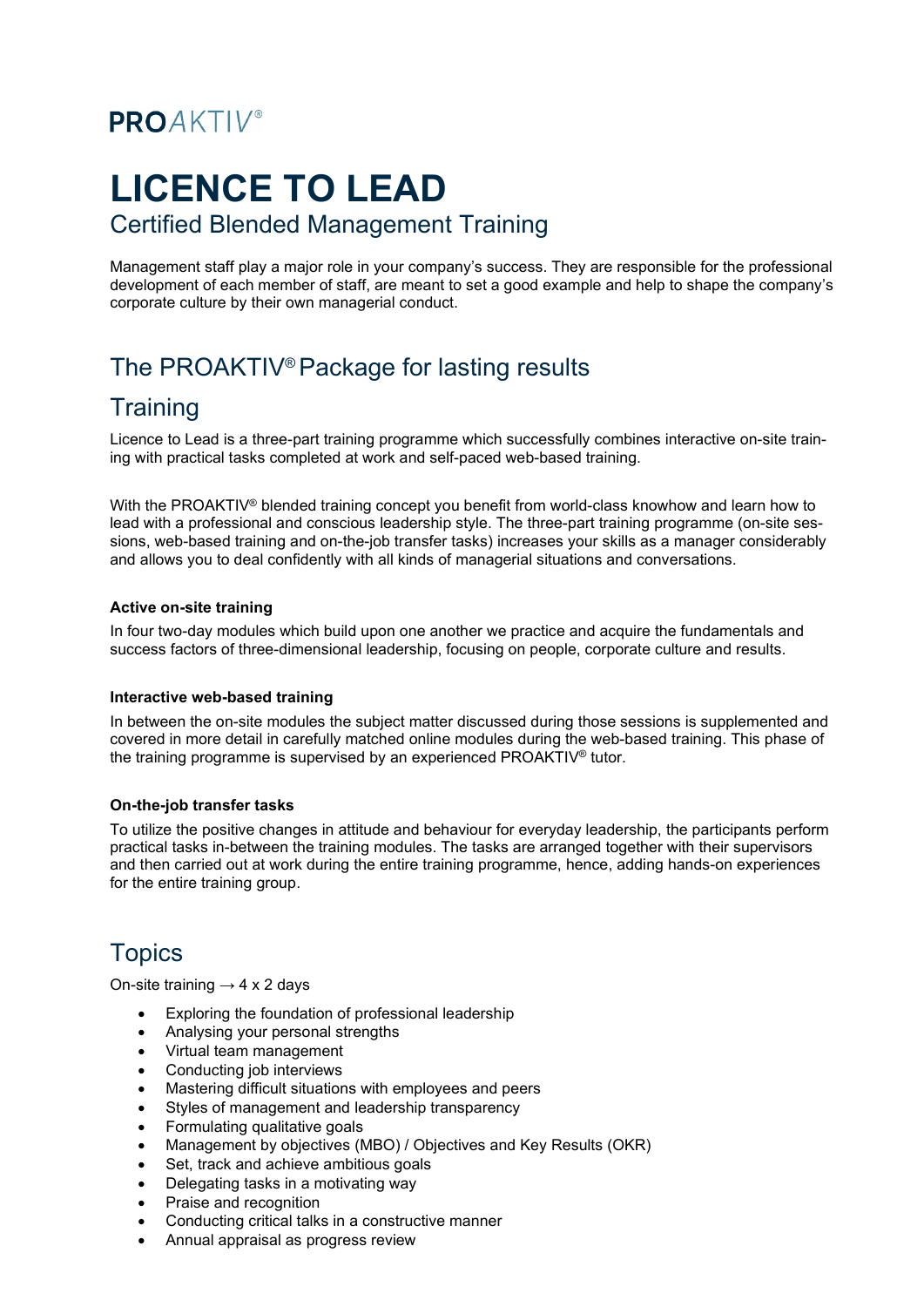- Conducting group discussions professionally
- Role model function as a manager
- Conducting return-to-work interviews
- Conducting conflict resolution meetings
- Communicating decisions

Interactive web-based training  $\rightarrow$  30 hours

- Summary of selected management insights
- Basic principles of communication
- Decision making
- Strategic leadership
- Performance-based team building
- Basic principles of typology (e.g. based on  $LIFO<sup>®</sup>$ )
- Management and motivational tools
- The manager in the role of a coach
- Behaviour abroad
- Change Management
- Basic principles of self-management and time management
- Structure of organisations
- Basic principles of project management
- Business etiquette

On-the-job transfer tasks  $\rightarrow$  6 Months

• Each student picks a practical project with the help of their superior before the training programme. This can be any task which includes a management component. Ideally, the project lasts throughout the entire training programme, but a number of shorter projects may be carried out instead.

### **Preparation**

Six weeks before the training course, participants receive a practical analysis. By answering specific questions about their current professional situation as well as their goals and expectations towards the training, both, the participants and the trainer are prepared for the training course. This ensures that the training time is used most effectively.

At the end of each training module, all participants receive a preparatory exercise for the upcoming module.

# Target Group

Licence to Lead is tailored for junior and senior management staff who wish to obtain professional training in personnel leadership. This group of persons can include team leaders, department heads and division managers as well as employees who are in the process of transitioning into a management role. During this three-part training course, the participants will work on strengthening their own authentic style of leadership, gain confidence in dealing with managerial responsibilities and increase employee motivation remarkably.

Group size: 10 - 12 participants